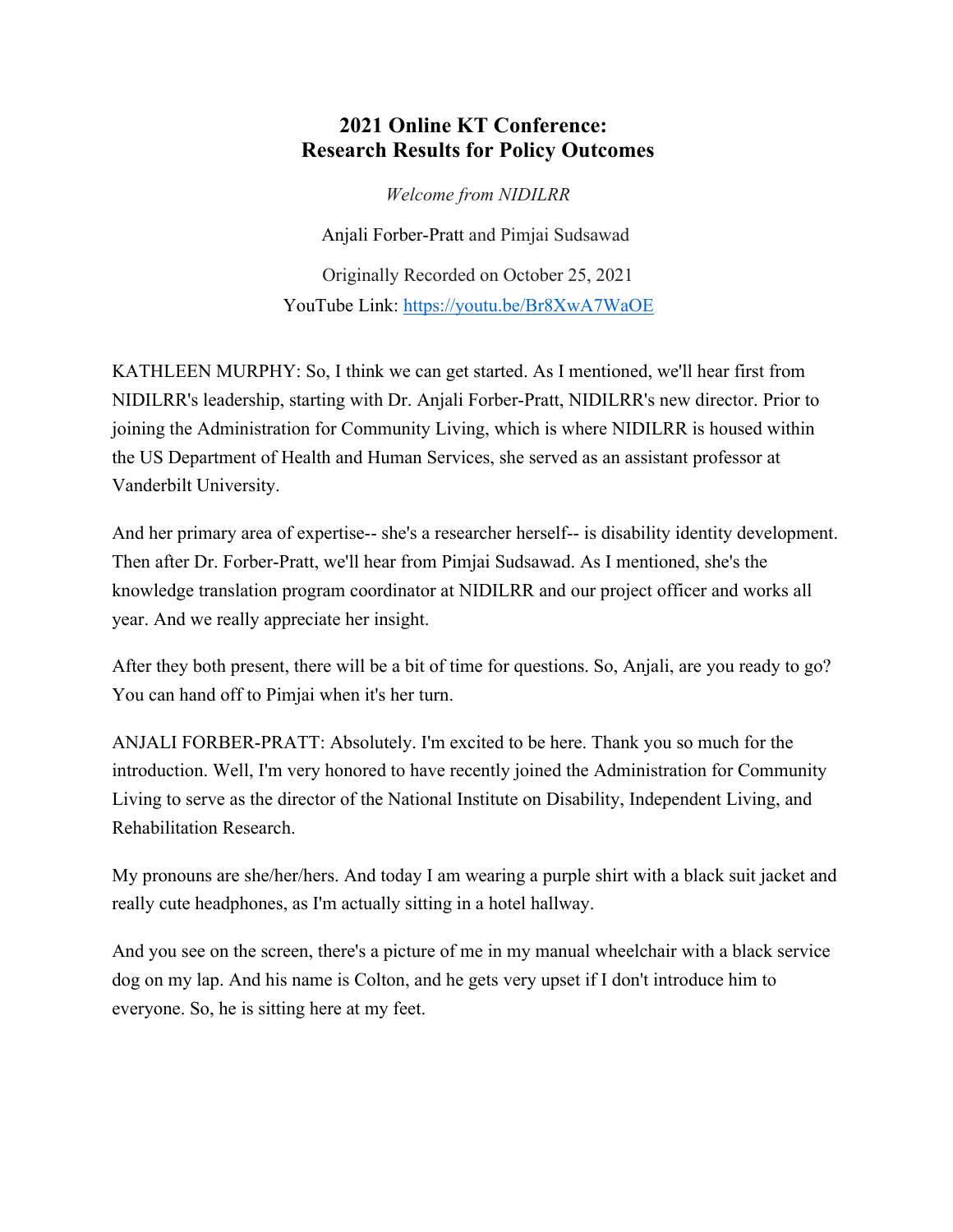I tend to wear a lot of different hats, depending on the day. I am a two-time Paralympic medalist in the sport of wheelchair racing. I am an Indian adoptee. As I just said, a disabled wheelchair user, woman, person of color, a researcher, and an activist.

Prior to this role, I was on faculty for five years where I predominantly studied disability identity development. When I joined NIDILRR, there were two things that I was most excited about. One of the most refreshing parts about joining NIDILRR was being around disability researchers every single day.

And so, everyone who is here participating, the work that you do matters. And it matters every single day for Americans with disabilities and for the broader field. It was very refreshing to not have to start at square one about why disability matters in research, and to be surrounded by individuals like you all who are committed to rigorous research, and it's relevant to the disability community.

The second thing that I was most excited about is the fact that NIDILRR-- that we put significant dollars behind knowledge translation. And this has been an integral part across diverse portfolios. One of the other pieces that I am so excited to bring to this role is to continue the element of expanded disability representation and the sense of community for the broader disability and research community. These are two driving forces that I really see helping to shape my vision as director.

A little bit more about my personal background. I was adopted from India when I was two months old. And two months after arriving in the United States, I got sick with transverse myelitis, which is what left me paralyzed from the waist down. So, using a wheelchair to get around is basically all that I've ever known.

But being so young when I acquired my disability, I actually believe that everyone in the whole world had a disability, and that this was just a phase that I was one day kind of going to just outgrow. And I share this story because the power of representation is what is embodied by this.

I thought that in order to get a job, in order to go to college, in order to have a family, to do these things that we aspire to in society, I thought that I had to get rid of my disability. And it was largely in part because every adult that I encountered could walk. And so, I was just trying to piece all these things together, and that was what I had come up with.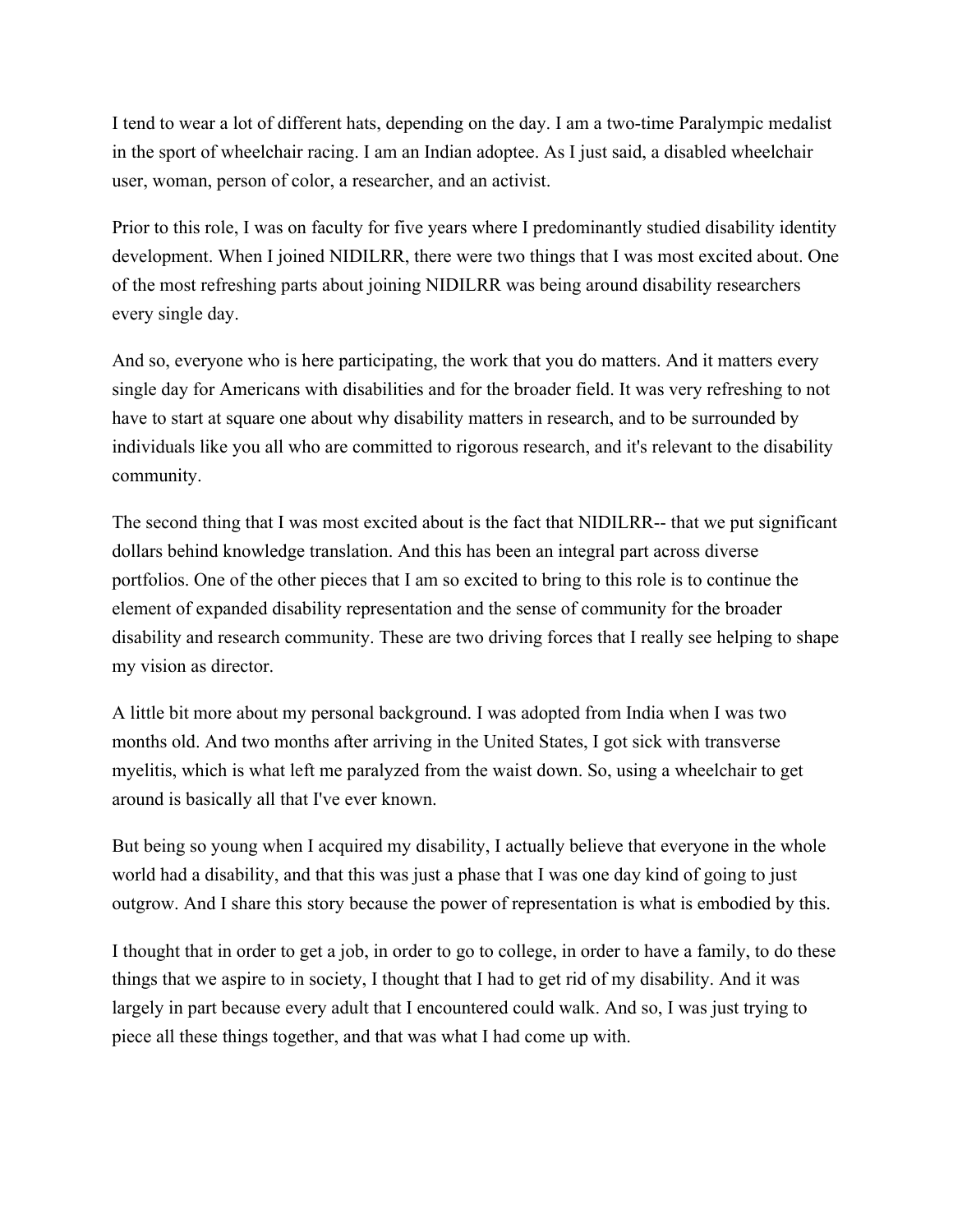Fortunately for me, I was exposed at a very young age to disability sport. And that's what started to open my mind into what was possible in terms of how to live life, disability and all. I also think that it's of the utmost importance-- and I was grateful to hear-- to echo some of the comments that have already been shared that we could not ignore how the experience of disability is shaped by dimensions of race, gender, class, gender expression, sexual orientation, poverty and other power imbalances. A huge mission of this administration is to work hard to combat these inequities and something that as NIDILRR director I plan to move forward.

Like many academics in the ivory tower, you hear this need constantly for bridging the research practice gap. And in my own life as a researcher, I honestly never understood why this was so hard for so many academics to figure out. The research that we do matters, but, quite honestly, people don't read peer-reviewed journals.

It matters to share this work at conferences, not just academic conferences, but conferences with the community with totally different sectors as podcasts, as blogs, as policy briefs, as illustrations, as news stories, as tweets. Knowledge translation, to me, is the heartbeat keeps the research findings alive and engages the community to be excited about research and to be a part of it, and to truly influence and inform policy that matters.

"Nothing about us without us" is a long-time mantra of the disability community. And knowledge translation is a way to embody this. And I also believe, from an equity standpoint, that we have an ethical obligation to engage in meaningful knowledge translation activities, because those journals that we publish in are behind paywalls. And so those findings don't get to the very community that we're trying to serve by our work.

Knowledge translation is also about getting rid of the academic jargon and making sure that the findings are clear and plain and easy to understand. It's the process of ensuring that new knowledge and products generated is ultimately relevant to the disability community and furthers participation in society. I want to thank our staff and my predecessors for the strong foundation of knowledge translation within NIDILRR.

And it is a central focus in our current long-range plan. And I personally will be excited to work with all of you as we begin drafting the next long-range plan soon to help us take our knowledge translation work to the very next level.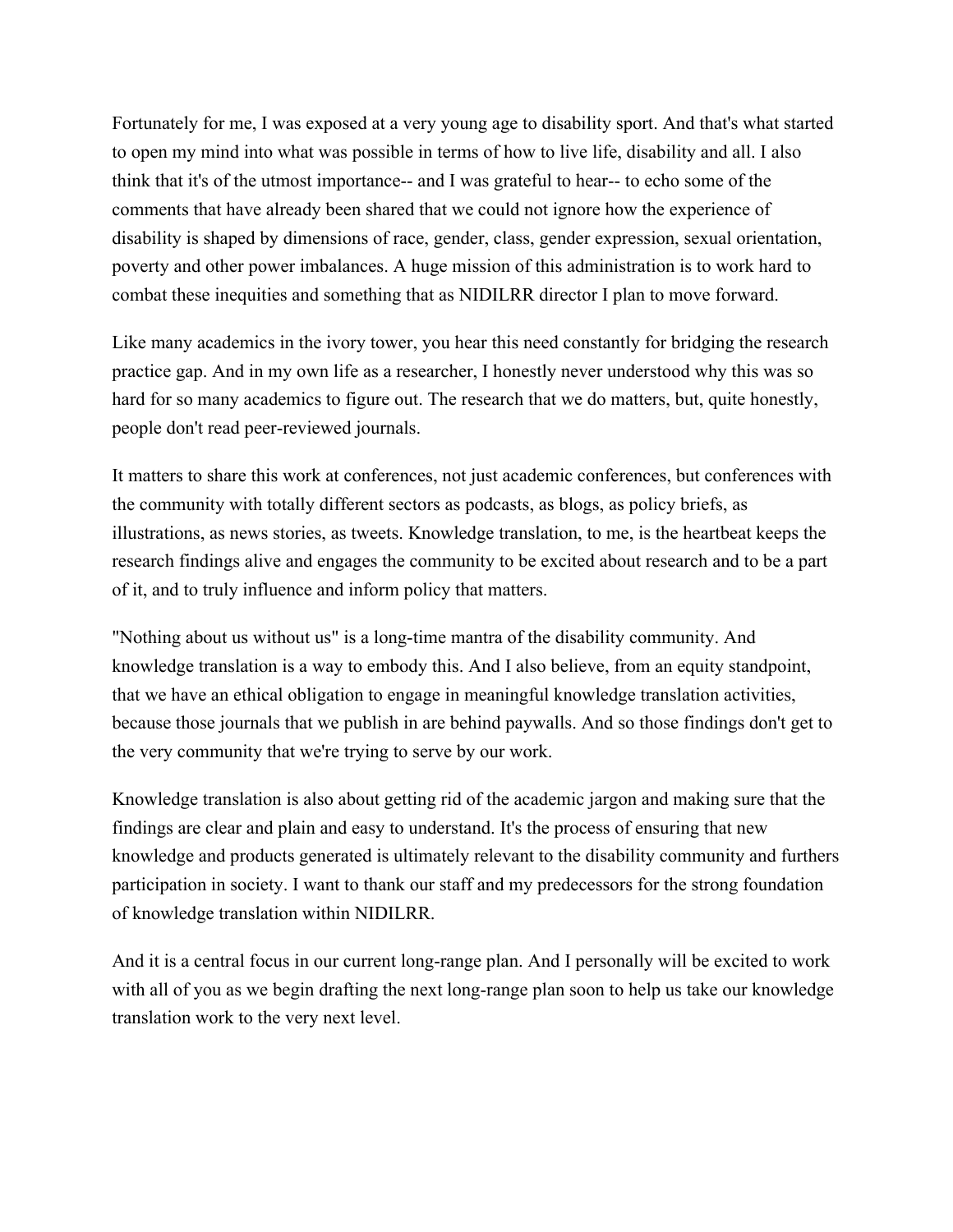For those who don't know, also just a quick plug for naric.com, N-A-R-I-C.com-- this is a place to find all of NIDILRR grantees' work and abstracts both past and current. And I highly encourage individuals who aren't aware of this resource to bookmark it.

In closing, I just want to say thank you again for this incredible commitment for the work that you do to deliver pertinent information to our community and to influence and translate policy. At this point, I'm going to pass things over to Pimjai.

PIMJAI SUDSAWAD: Thank you, Anjali. Good afternoon, everyone. My name is Pimjai Sudsawad. I use and she and pronouns. I am a middle-aged Asian woman with darker skin and short salt and pepper hair. I am sitting in front of a white screen at my home office in the Washington DC area. And I am wearing a gray-colored top today.

I would like to extend a warm welcome to the 2021 version Knowledge Translation Conference supported by our agency. As Anjali mentioned, our institute, which is housed within the Administration for Community Living in the US Department of Health and Human Services, has a strong commitment to advancing knowledge translation. And supporting this conference is one of the ways that we do it.

We also fund several knowledge translation centers to help provide training and technical assistance to grantees and knowledge translation best practices, as well as to share information and resources on knowledge translation with a larger community, as we are doing now in this conference. This is the ninth year of the conference since 2013, I believe. And the topics of past and present conferences have been chosen based on current interests in the field, as well as input from conference attendees like yourselves.

It has been a lively and informative journey, as there is increasing recognition that there are active actions that need to be taken in order for knowledge to be used as intended. And the framework of knowledge translation is an approach that can help mapping out the necessary steps, strategies, and actions to achieve that goal. New thoughts and strategies continually emerge based on our collective experiences and additional understanding of this endeavor. And that we can share and exchange to advance toward our ultimate goal, which is for the knowledge to be used to make positive impact for individuals, community, and society as a whole.

Like previous years, you will have a chance to provide input and interact with fellow conference attendees and speakers. We also look forward to receiving your feedback about the conference in